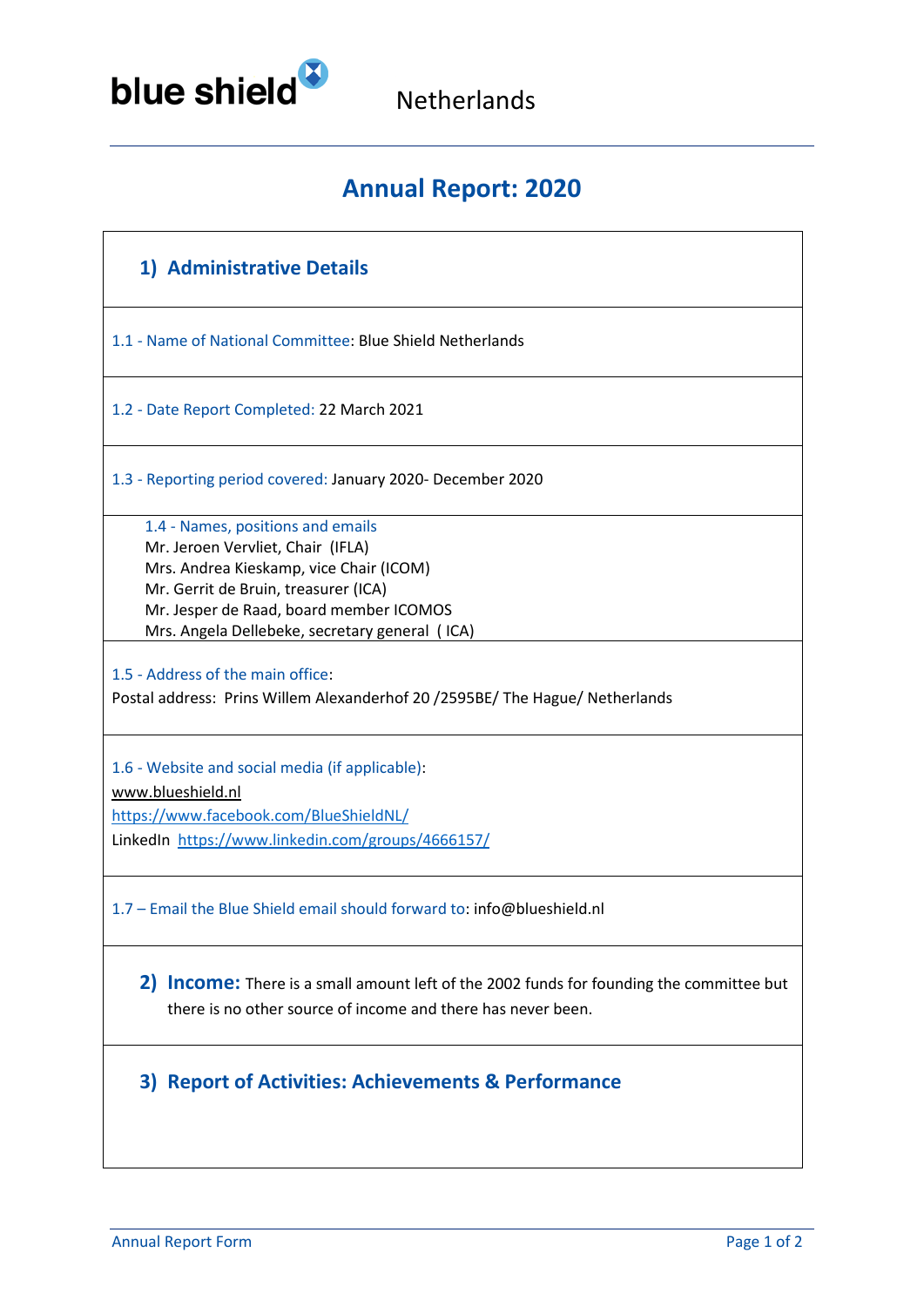## 3.1 - Law, policy development and implementation:

a)The Netherlands National Commission for UNESCO researched implementation and execution of the Hague Convention 1954 in the Netherlands. Blue Shield participated in the Advisory Council of Experts as part of this research project. The UNESCO committee made recommendations to the Minister of Education, Science and Culture and presented this in a report. An official response from the Minister is anticipated in 2021. b) Through BS NL the presentation of the report was organised at the Peace Palace in The Hague.

## 3.2 - Education, training, and capacity building:

- a) BS NL took part in an online Panel discussion on collection security (see 3.6 a)
- b) Small scale workshop : mitigation of water damage to paper collections
- c) Participation in development of a *5-steps approach to preventive action, response , risk assessment e*tc. This resulted in a handout / poster for heritage institutions in the Netherlands (see 3.6 c).
- d) We have successfully connected The University of Applied Sciences in Utrecht with experts on languages to help with the translation of educational material. This material is to be used in an international context to educate children about the importance of (their) cultural heritage.
- e) Renewal of contact with the Ministry of Defence, section Cultural Affairs & Information

#### 3.3 - Proactive protection and risk preparedness: no activities

3.4 - Emergency response in disaster, domestic emergencies, and armed conflict: BS NL offered help to BS Lebanon after the explosion in Beirut but they were already in contact with BS international.

#### 3.5 - Stabilisation, post-disaster recovery, and long-term/ongoing support:

BS NL is since long represented in the meetings on heritage protection in the Netherlands. These are set up and hosted by the Cultural Heritage Agency of the Netherlands. The meetings in 2020 were online meetings. Special attention was given to the discussion of levels of protection against theft, fire damage and vandalism.

#### 3.6 - Co-ordination (of Blue Shield and with other relevant organisations):

- a) Cooperation wit[h CERL](https://www.cerl.org/) (Consortium of European Research Libraries): panel discussion on collection security
- b) Netherlands National Commission for UNESCO (see 3.1)
- c) Collaboration with [Cultural Heritage Agency of the Netherlands](https://english.cultureelerfgoed.nl/) (and Nat Unesco cie)
- d) CHEN: Caribbean Heritage Emergency Network: member of Advisory Board
- e) Consultation on Report on the reinforcement of the protection of cultural heritage in the Caribbean.
- f) Consultation on the preservation of Dutch airplane wrecks in overseas areas